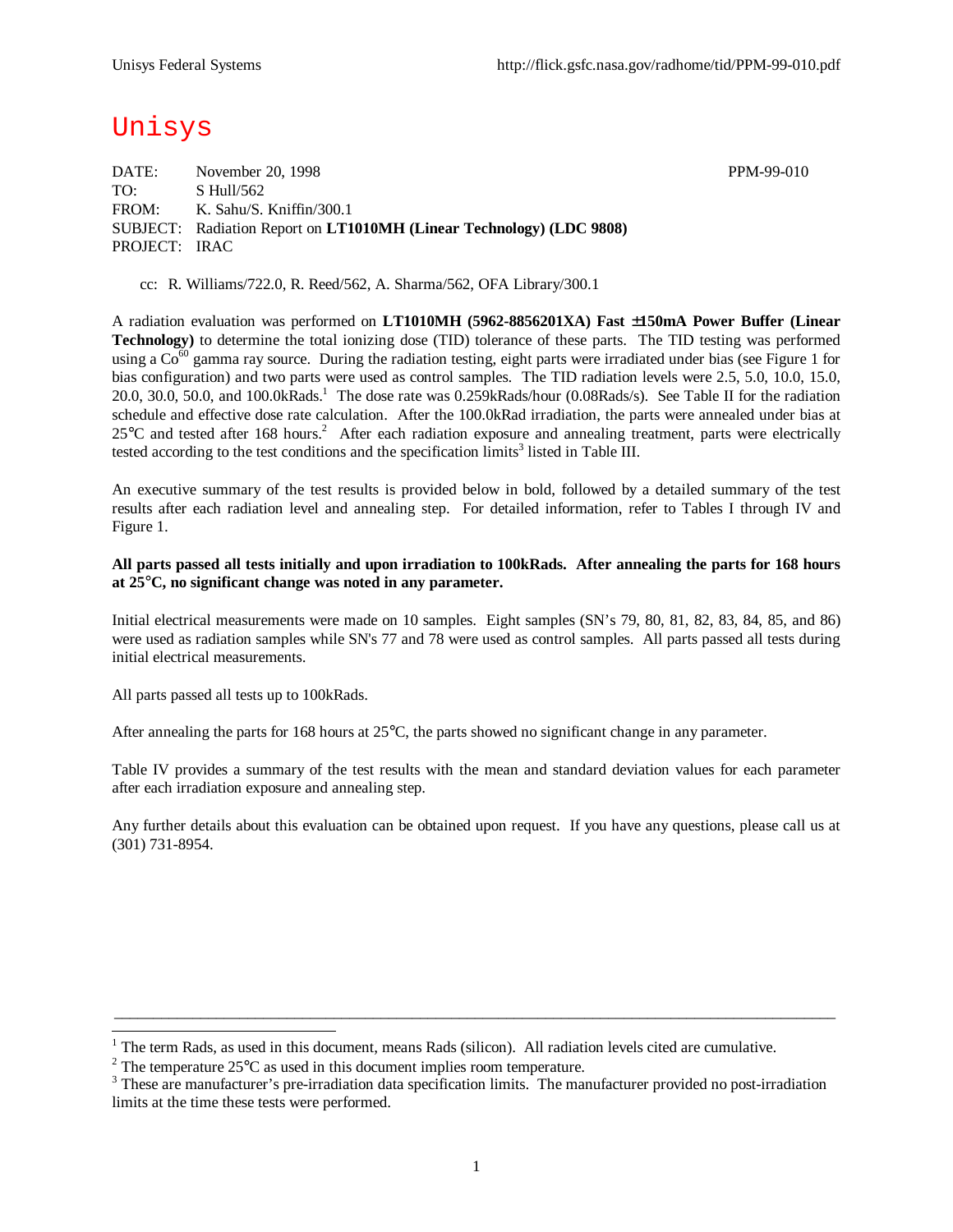### ADVISORY ON THE USE OF THIS DOCUMENT

The information contained in this document has been developed solely for the purpose of providing general guidance to employees of the Goddard Space Flight Center (GSFC). This document may be distributed outside GSFC only as a courtesy to other government agencies and contractors. Any distribution of this document, or application or use of the information contained herein, is expressly conditional upon, and is subject to, the following understandings and limitations:

(a) The information was developed for general guidance only and is subject to change at any time;

(b) The information was developed under unique GSFC laboratory conditions which may differ substantially from outside conditions;

(c) GSFC does not warrant the accuracy of the information when applied or used under other than unique GSFC laboratory conditions;

(d) The information should not be construed as a representation of product performance by either GSFC or the manufacturer;

(e) Neither the United States government nor any person acting on behalf of the United States government assumes any liability resulting from the application or use of the information.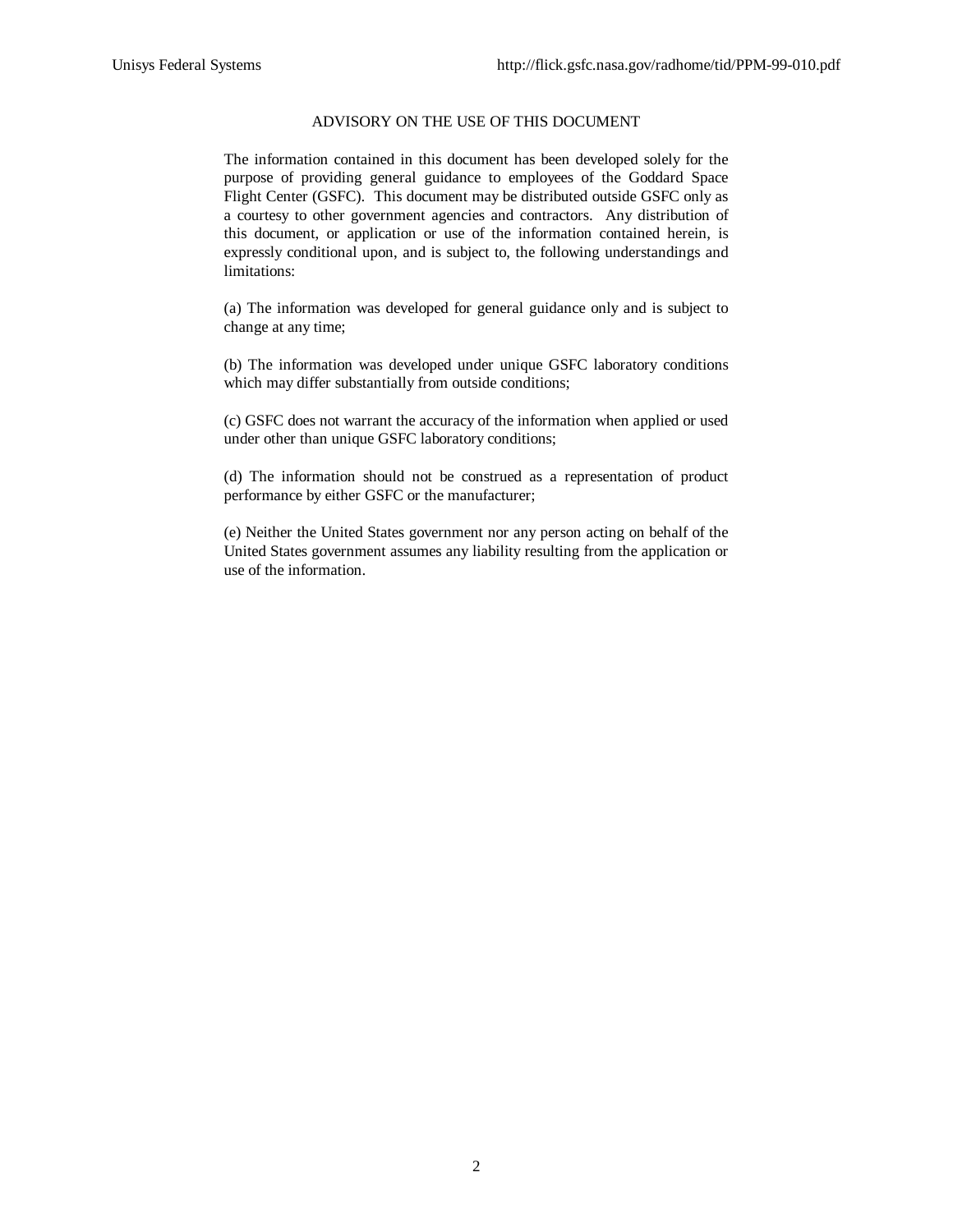## Figure 1. Radiation Bias Circuit for LT1010



#### Notes:

- 1.  $V_+ = +15V \pm 0.5V$ ,  $V_{OUT} = 7.5V \pm 0.25V$  (Check  $I_0 \approx 16mA$ ).
- 2.  $R_1 = 10k\Omega \pm 5\%, \frac{1}{4}W$ .
- 3.  $R_2 = 470\Omega \pm 5\%, \frac{1}{4}W$ .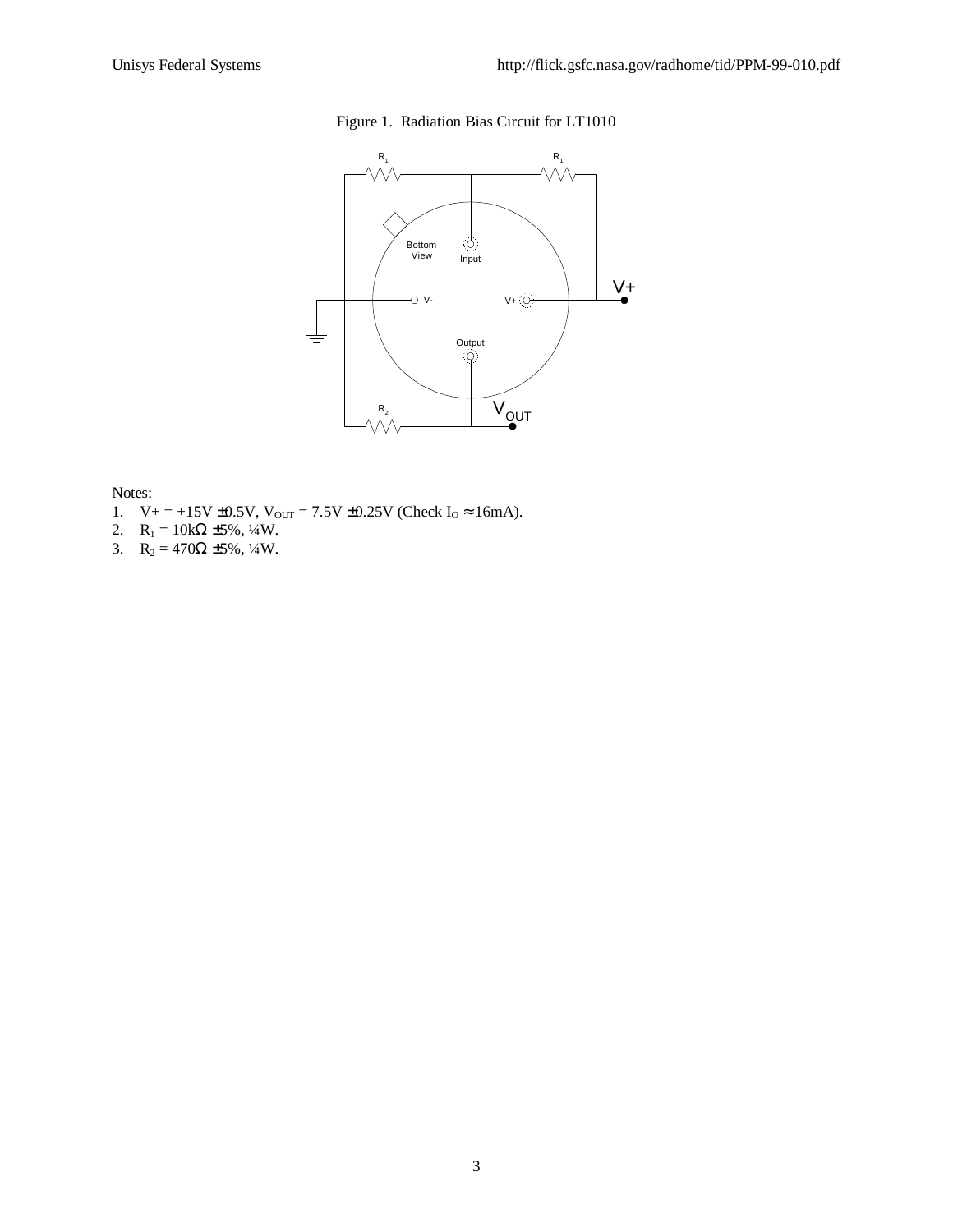| Generic Part Number:                        | LT1010                             |
|---------------------------------------------|------------------------------------|
| <b>IRAC Part Number:</b>                    | LT1010MH (5962-8856201XA)          |
| Charge Number:                              | M88516                             |
| Manufacturer:                               | Linear Technology                  |
| Lot Date Code (LDC):                        | 9808                               |
| <b>Quantity Tested:</b>                     | 10                                 |
| Serial Number of Control Samples:           | 77, 78                             |
| <b>Serial Numbers of Radiation Samples:</b> | 79, 80, 81, 82, 83, 84, 85, and 86 |
| Part Function:                              | Fast $\pm 150$ m A Power Buffer    |
| Part Technology:                            | Bipolar                            |
| Package Style:                              | 4 Pin TO-39 Can                    |
| Test Equipment:                             | A540                               |
| Test Engineer:                              | S. Norris                          |

#### TABLE I. Part Information

• The manufacturer for this part guaranteed no radiation tolerance/hardness.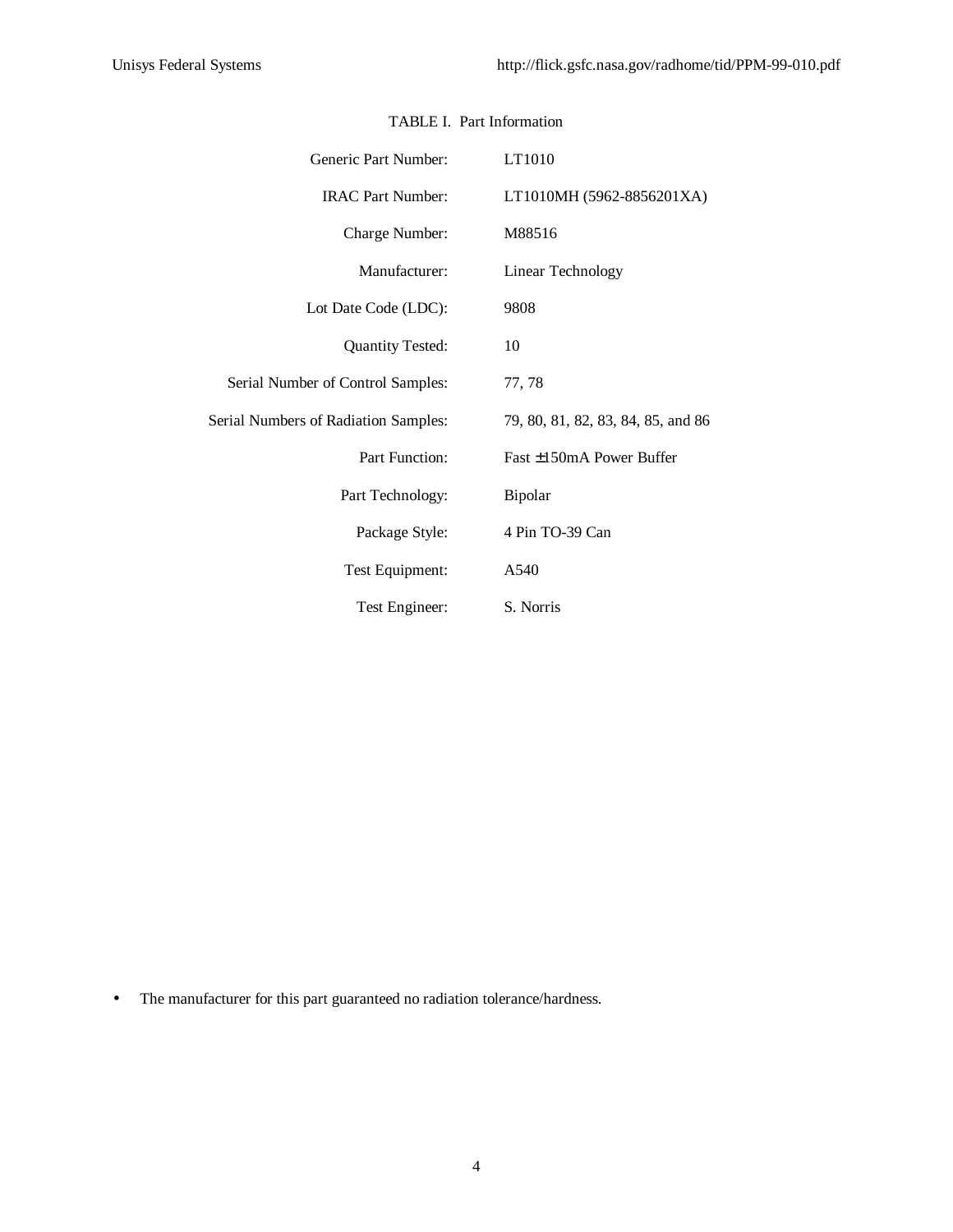| TABLE II. Radiation Schedule for LT1010 |  |
|-----------------------------------------|--|
|                                         |  |
|                                         |  |
|                                         |  |
|                                         |  |
|                                         |  |
|                                         |  |
|                                         |  |
|                                         |  |
|                                         |  |
|                                         |  |

Effective Dose Rate = 100,000 RADS/14 DAYS=258.7 RADS/HOUR=0.08 RADS/SEC

PARTS WERE IRRADIATED AND ANNEALED UNDER BIAS, SEE FIGURE 1.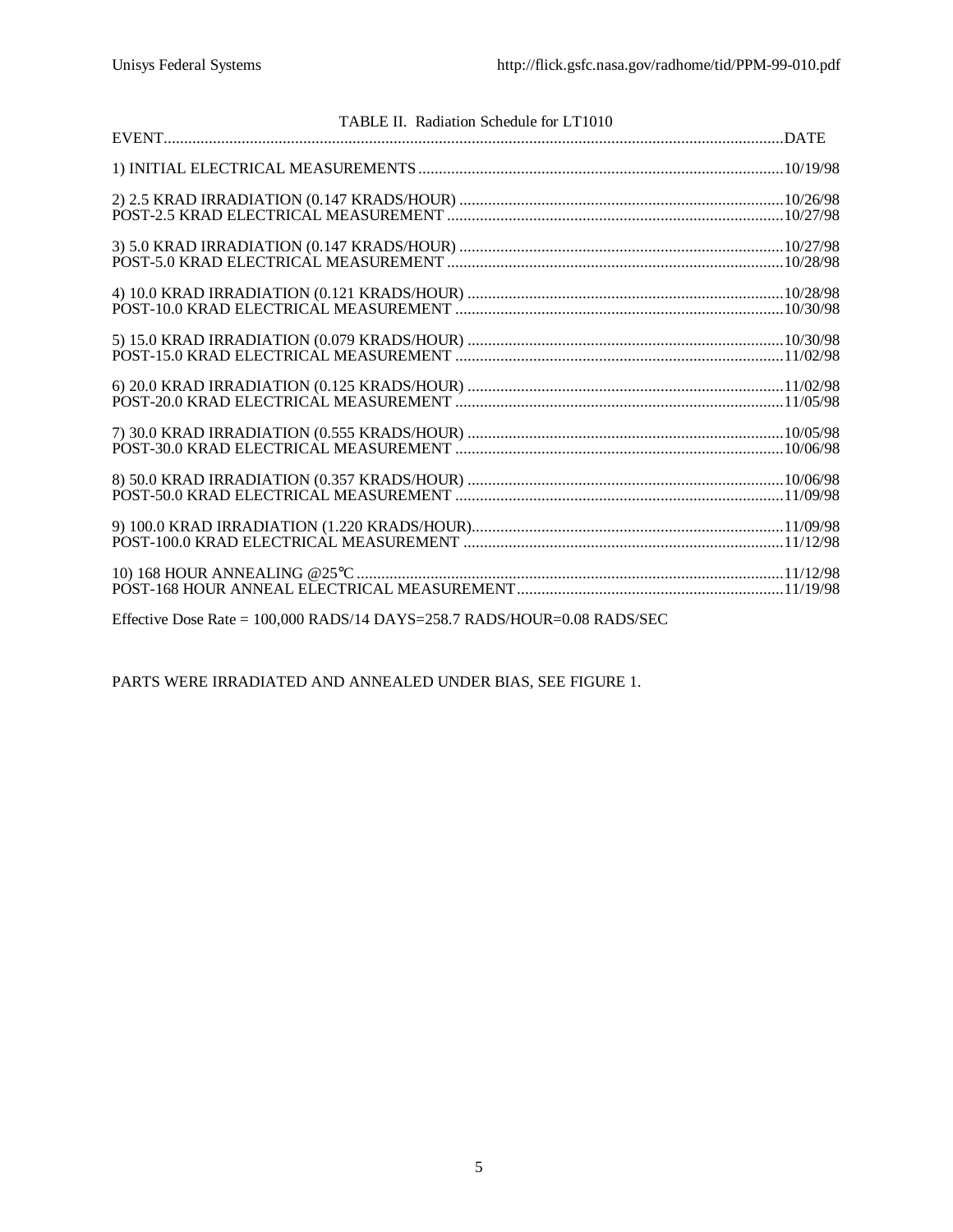Unisys Federal Systems http://flick.gsfc.nasa.gov/radhome/tid/PPM-99-010.pdf Table III. Electrical Characteristics of LT1010 /1

| <b>Test</b>  |                  |                                                                                   | Spec. Lim. |            |  |  |  |
|--------------|------------------|-----------------------------------------------------------------------------------|------------|------------|--|--|--|
| #            | <b>Parameter</b> | Units Test Conditions /2                                                          | min        | max        |  |  |  |
| 1            | <b>Icc</b>       | $mA IOUT = 0mA, IBIAS = 0mA$                                                      |            | 8.0        |  |  |  |
| $\mathbf{2}$ | Vos              | $mV IOUT = 0mA$                                                                   | 20         | 110        |  |  |  |
| 3            | $+$ Gain         | $V/V V_{OUT} = +10.0V, V_S = \pm 20V$                                             | 0.99500    | 1.00000    |  |  |  |
| 4            | - Gain           | $V/V V_{\text{OUT}} = -10.0 V, V_{\text{S}} = \pm 20 V$                           | $-1.00000$ | $-0.99500$ |  |  |  |
| 5            | <b>Slew Rate</b> | $V/ms$ $V_S = \pm 15V$ , $V_{IN} = 20Vp-p$ ,<br>$V_{OUT} = 10Vp-p$ , $R_L = 100W$ | 75         |            |  |  |  |
| 6            | Ib               | $mA$ $I_{OUT} = 0mA$                                                              |            | 150        |  |  |  |

Notes:

1/ These are the manufacturer's non-irradiated data sheet specification limits. The manufacturer provided no postirradiation limits at the time the tests were performed.

 $2/4.5V \le V_S \le 40V$ ,  $V^+ +0.5 \le V_{IN} \le V^+ -1.5V$  and  $I_{OUT} = 0$ mA unless otherwise noted.